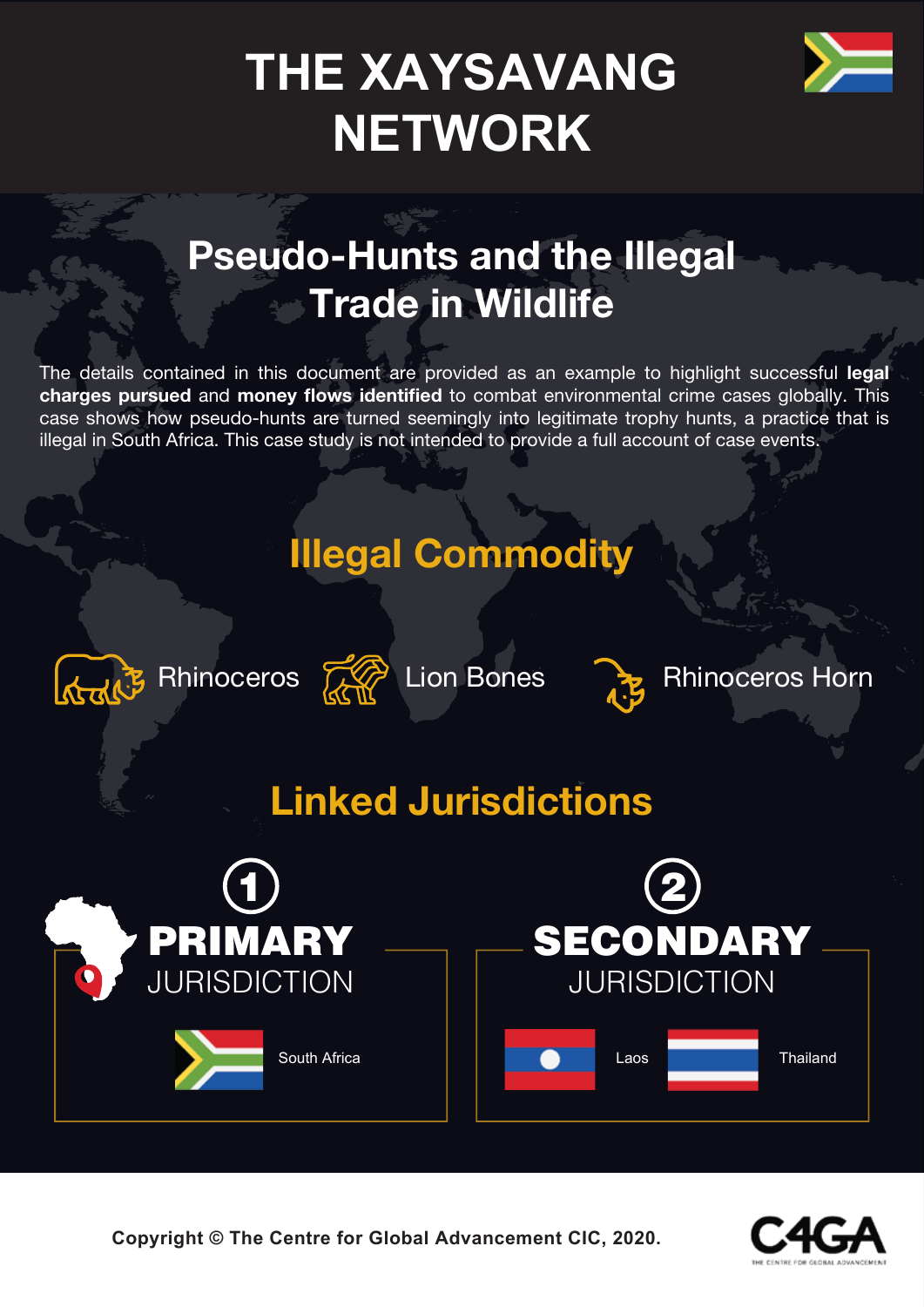

## **Legal Charges**

Failure to comply with permitting requirements under the National Environmental Management: Biodiversity Act 10 of 2004.

Improper use of licenses, permits and documents under Customs and Excise Act 91 of 1964.

A money laundering charge was originally considered but subsequently dropped

### **Legislation**

**- Biodiversity Act 10 of 2004. - Customs and Excise Act 91 of 1964.**

### **Summary**

Thai national, Chumlong Lemtongthai was arrested in 2011 in South Africa for illegally obtaining wildlife products via pseudo-hunting practices. Chumlong would hire sex workers to pose as hunters, a scheme that exploited existing trophy hunting laws in South Africa. The wildlife products obtained would be sent to Asia to be sold on the black market. Chumlong travelled periodically to South Africa to undertake the hunts and was allegedly working on behalf of Vixay Keosavang, a Laotian national that had become notorious for his involvement in wildlife trafficking, so much so that the US Authorities offered \$1m in 2013 for assistance relating to his role and involvement in the illegal wildlife trade. Chumlong was eventually charged, convicted and sentenced carrying out about 6 years of his jail time.



**ARRESTED IN**

**2013 FOR ASSISTANCE \$1million 2011**



**OF JAIL TIME 6 YEARS**

### **Legal Outcome**

Chumlong pleaded guilty in 2012 to the charges. He was originally sentenced to 40 years on 9 November 2012 however he was released from jail in South Africa after serving six years of his 40-year sentence and immediately repatriated back to Thailand.

**SENTENCED 40 YEARS IN 2012 SERVED ONLY 6**

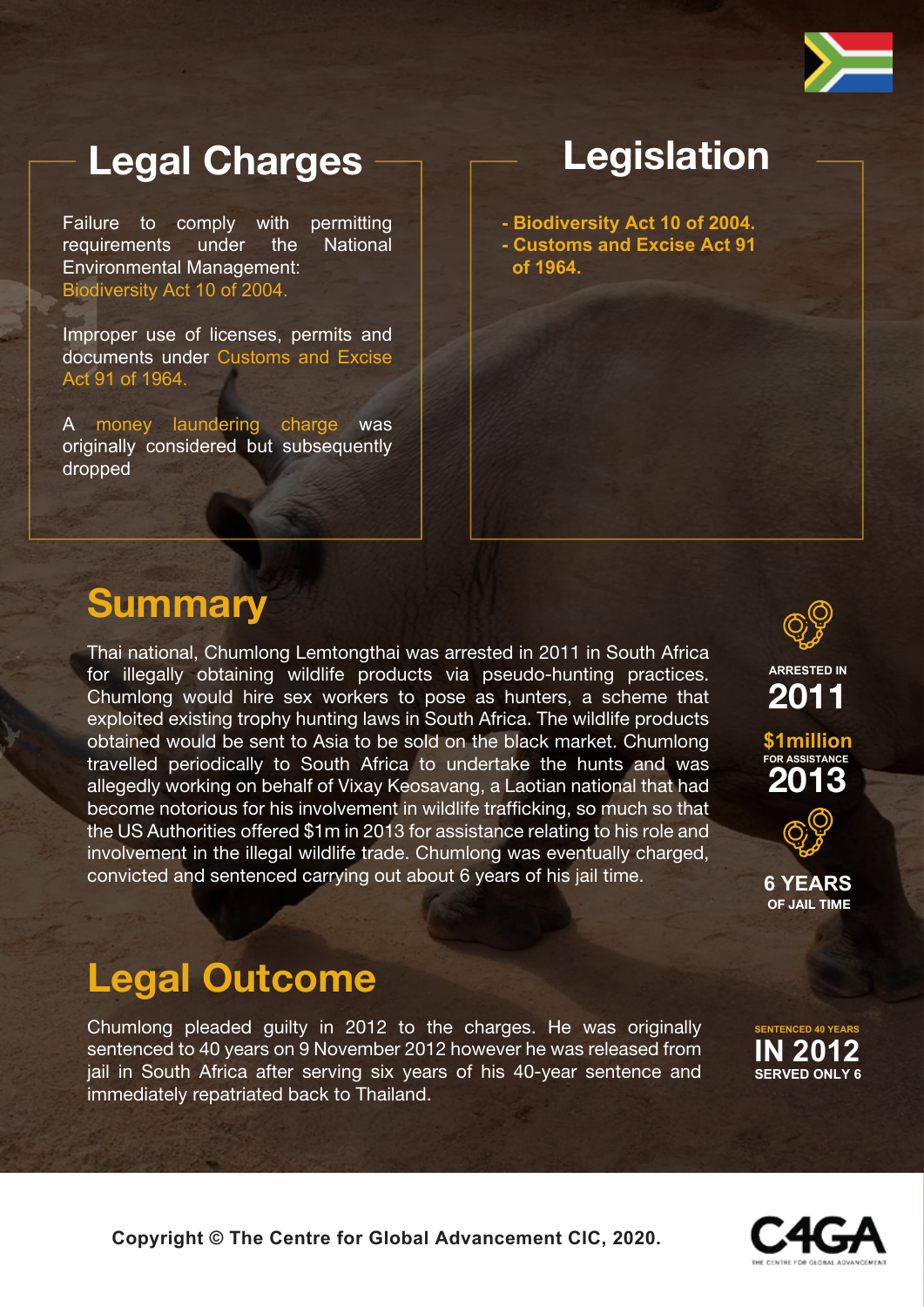

# **The Financial Investigation**

#### Payment Methods

There were predominantly two main methods of payment. Bank transfers via the international banking system and cash payments.







#### The International Banking **System**

International bank transfers were used to pay for the "hunted trophies" from the Laos import-export company ("Xaysavang") or from Chumlong's personal account in Thailand after approvals were given from individuals based in Thailand. The funds were sent to the bank accounts of South African game farms and safari companies.

- Payments were made via U.S. Correspondent banks;
- Payments were made in US dollars (USD) or South African Rand (ZAR);
- Some invoices were paid partially in cash and partially with bank transfers.

#### Cash Payments

⊡் இ

- Cash payments were often made for thepurchase of rhino, rhino horn and lion bones.
- Thai women would pose as hunters andget paid ZAR 5,000 each (USD 329) in cash for their services.
- withdrawals (between ZAR 2,000and 1 million ZAR) were made at a casino in Johannesburg with a Thai bankcard. • ATM
- Cash payments were made to locals that played a role in obtaining the wildlifeproducts (i.e.: transport, export etc)



#### Asset Recovery

Assets were recovered in both South Africa and Thailand.